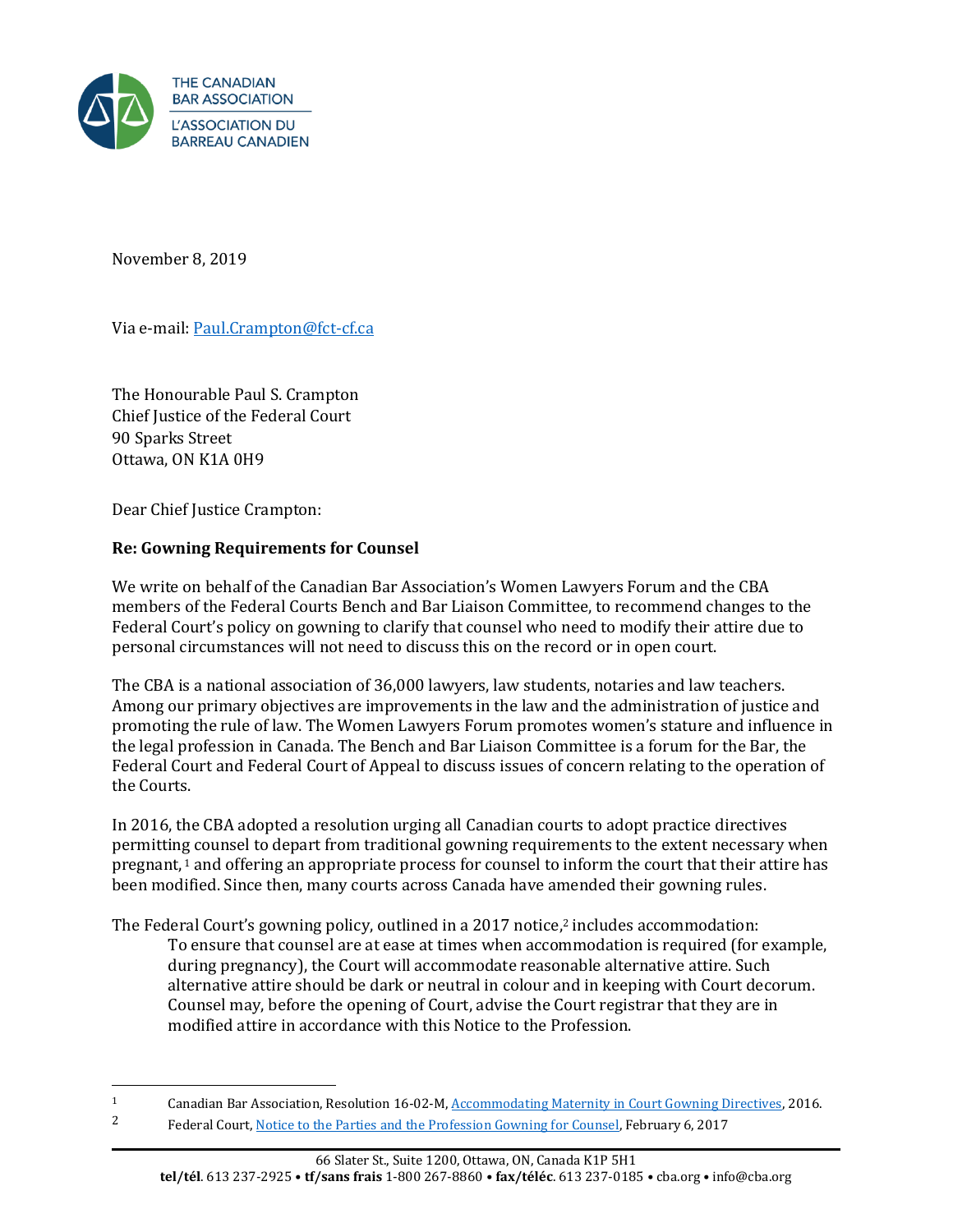We commend the Federal Court for having an exemption to traditional gowning requirements that applies to a range of personal circumstances, and for outlining who counsel should inform of their modified attire. To respect the privacy of counsel wearing modified attire, we suggest that the policy be amended to explicitly state that counsel will not need to discuss their attire or personal circumstances in court.

Traditional gowning is meant to be a symbol of equality, but for lawyers in some circumstances it can be a barrier to appearing in court. Simple changes to allow for greater flexibility will respect tradition while demonstrating that all counsel are welcome and included in Canadian courts.

We have drafted a model gowning directive, appended to this letter. The model directive has four elements:

- There is an explicit exemption for personal circumstances such as pregnancy, a medical condition, or disability.
- Modified attire must be in keeping with court decorum.
- Counsel must advise the court of modified attire.
- Counsel need not discuss their personal circumstances or modified attire in open court or on the record.

We believe that gowning directives with these elements will be clear, inclusive and instructive. With this guidance, both courts and counsel will know how to proceed when counsel need to modify their attire due to personal circumstances.

Clearer guidance from the Federal Court of Canada would help counsel meet their obligations to the court and their clients. The proposed changes will also enhance the accessibility of courts and send an important message that the profession and justice system can be proactively inclusive.

We ask that you consider our proposal and would be pleased to discuss this matter further.

Yours truly,

*(original letter signed by Nadia Sayed for Sabrina A. Bandali and Kamleh J. Nicola)*

Sabrina A. Bandali Chair, CBA Women Lawyers Forum Kamleh J. Nicola Chair, Federal Courts Bench and Bar Liaison Committee

Encl.